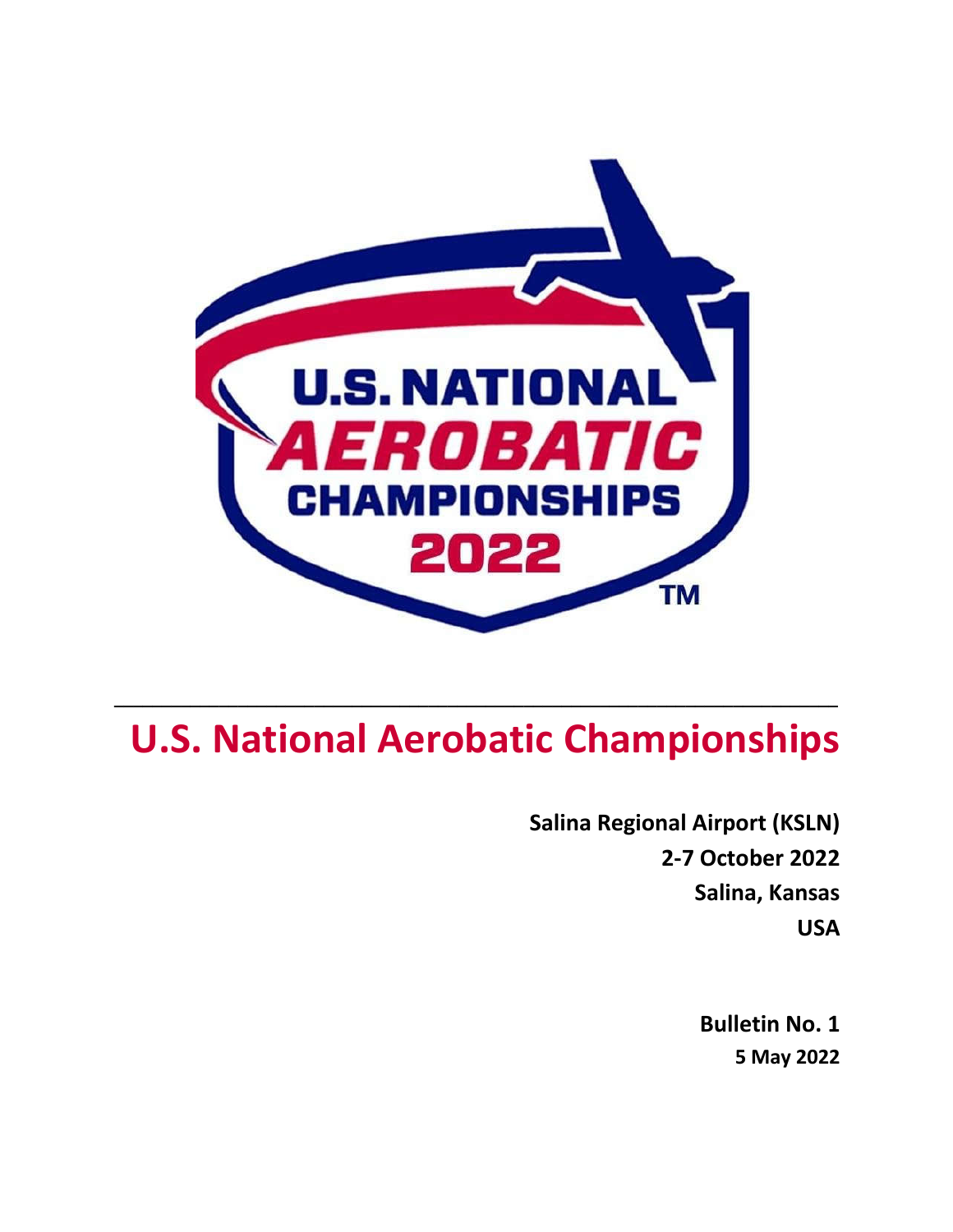

#### **Contents**

- 1. General
- 2. Schedule
- 3. Regulations
- 4. Participation, Competitors, and Aircraft
- 5. Arrival and Ramp Operations
- 6. Internet Communications & Social Media
- 7. Scoring at Nationals
- 8. Miscellaneous
- 9. Entry and Hangar Fees

Appendixes (A, B, C, and D)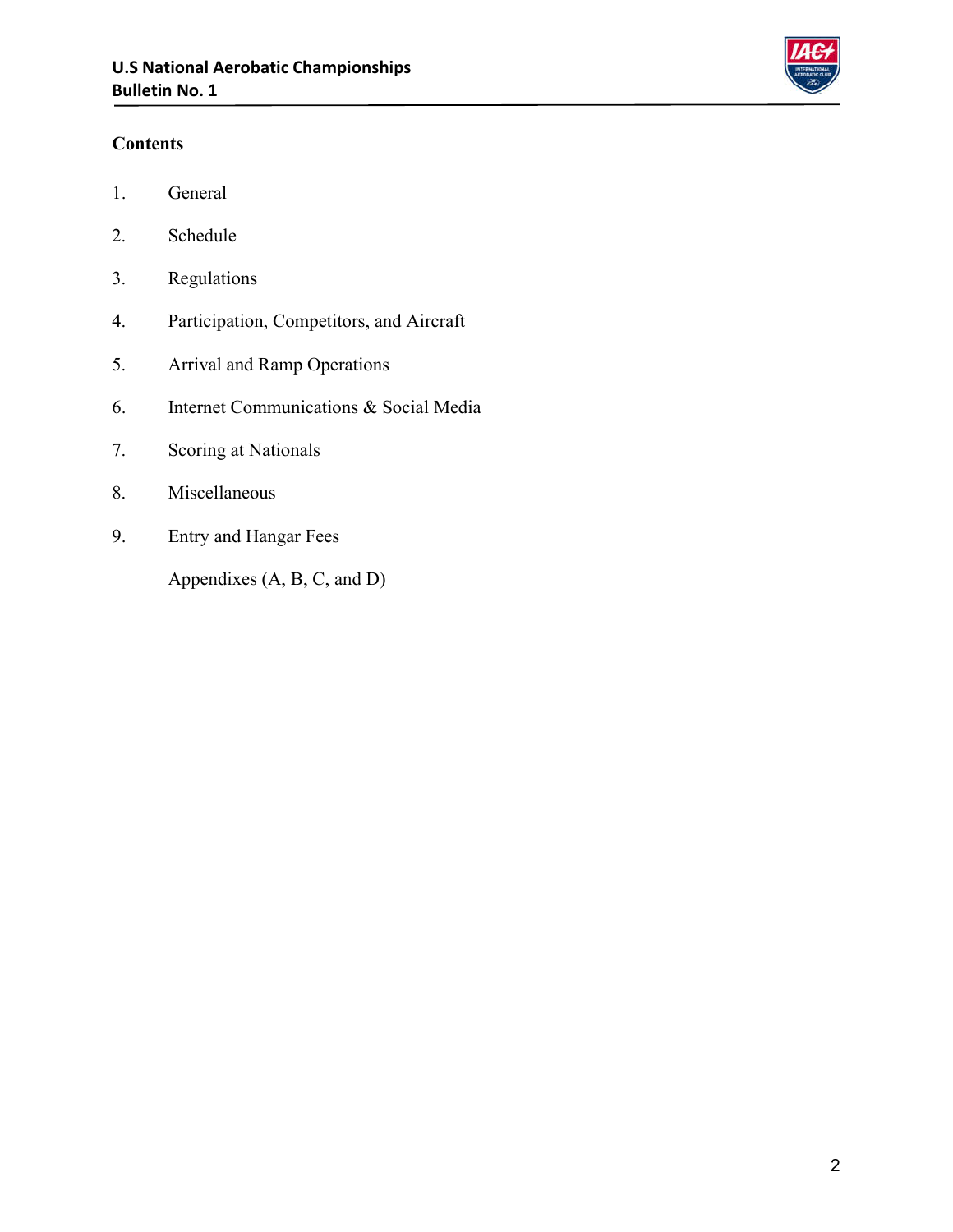#### **1. General**

In the first week of October, the volunteers of the IAC will start to assemble in Salina to prepare the grounds for the 2022 U.S. National Aerobatic Championships. The purpose of this bulletin is to highlight some areas of interest to the pilots competing at the event. For more detailed information, please review our website at www.iac.org. There you will find more detailed information regarding hotels, rental cars, and all things Nationals.

#### **1.1. Venue**

The 2022 U.S. National Aerobatic Championship will be held at the Salina Regional Airport (KSLN), Salina, Kansas.



Salina, Kansas is 90 miles north of Wichita (KICT), Kansas. Kansas City is 181 miles east of Salina. KICT and KMCI are all served by scheduled airline services. At the time of this writing, there was no airline service into KSLN.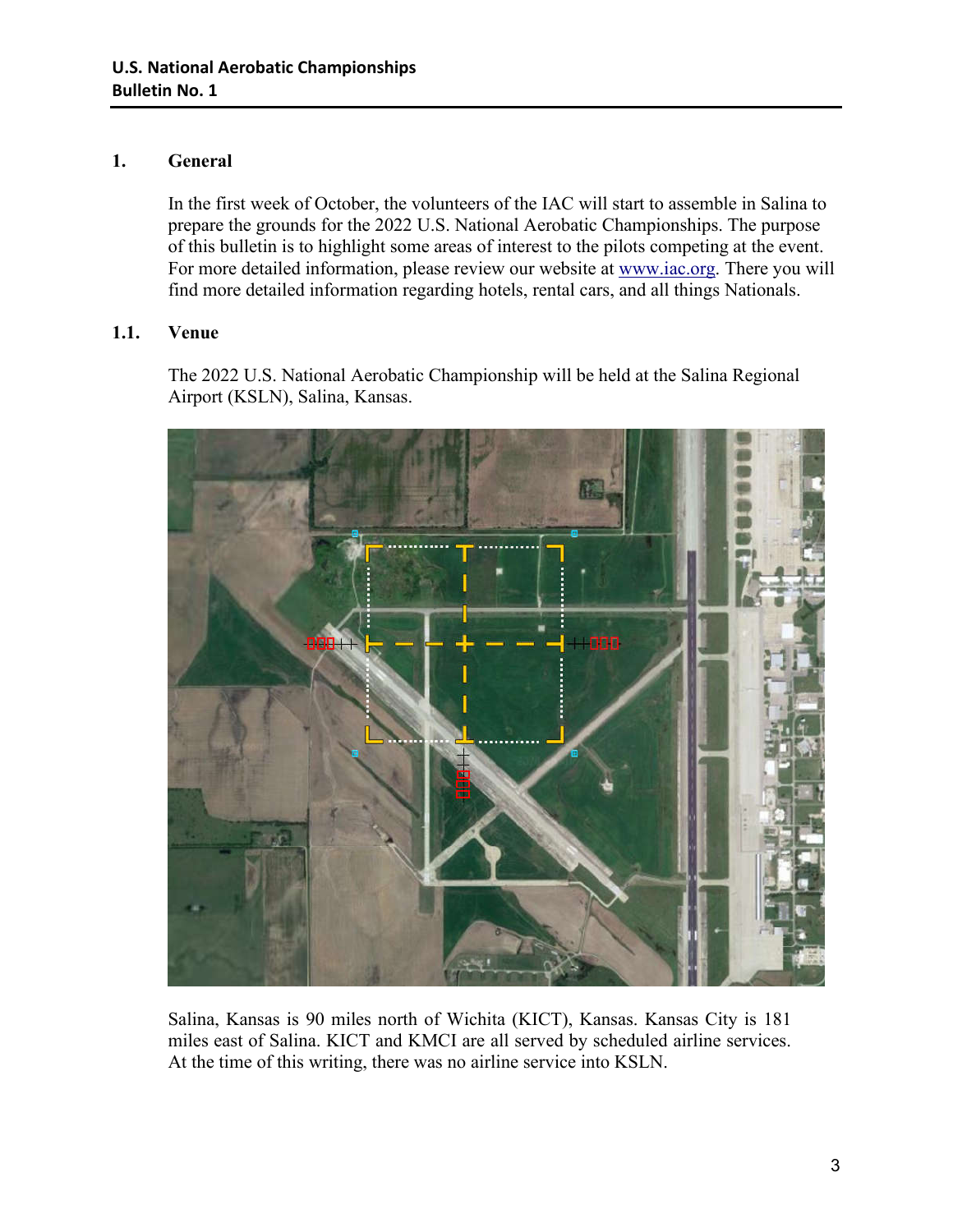

#### **2. Schedule**

The latest current schedule of events for U.S. Nationals will be posted on the IAC website and is subject to change to meet contest needs. Prior to the start of the contest, changes will be posted on the website. After the initial Contest Briefing, all changes will be posted in Hangar 606 and forwarded to pilots and volunteers via WhatsApp (See Communications below).

#### **3. Regulations**

#### **3.1 General**

The U.S. National Aerobatic Championships will be organized in accordance with the following:

- $\bullet$  IAC Policy & Procedures Section 501 IAC Championships
- $\bullet$  IAC Policy & Procedures Section 503 U.S. National Aerobatic Championships
- IAC Policy & Procedures Section 504 Selection of U.S. Aerobatic Teams
- $\bullet$  IAC Policy & Procedures Section 506 Contest Juries at IAC Championships
- IAC Contest Rules 2022

The *IAC Policy & Procedures Manual* (P&P) can be found at https://www.iac.org/policyand-procedure-manual. Member log-in required.

The *IAC Official Contest Rules* are available free of charge to IAC members and can be downloaded at https://www.iac.org/download-contest-rules. Member log-in required.

Please note, the *IAC Policy & Procedures Manual* (P&P) takes precedence over the *IAC Official Contest Rules* when conflicts occur.

It is the responsibility of each pilot to read and understand the above documents in their entirety especially the *IAC Policy & Procedures Manual* (P&Ps). The above listed P&Ps introduce several policies and procedures that are not standard at IAC regional contests and unique to Nationals.

#### **4. Competitors, Aircraft and Fuel**

#### **4.1. All Competitors**

- 4.1.1 All Competitors must comply with IAC Contest Rules 2022, Section 4.3
- 4.1.2 Consider completing your tech inspection form prior to arriving at Salina. Please note, this is a great way to make sure you have all the required documents for the contest. The tech inspection form is available on the IAC website.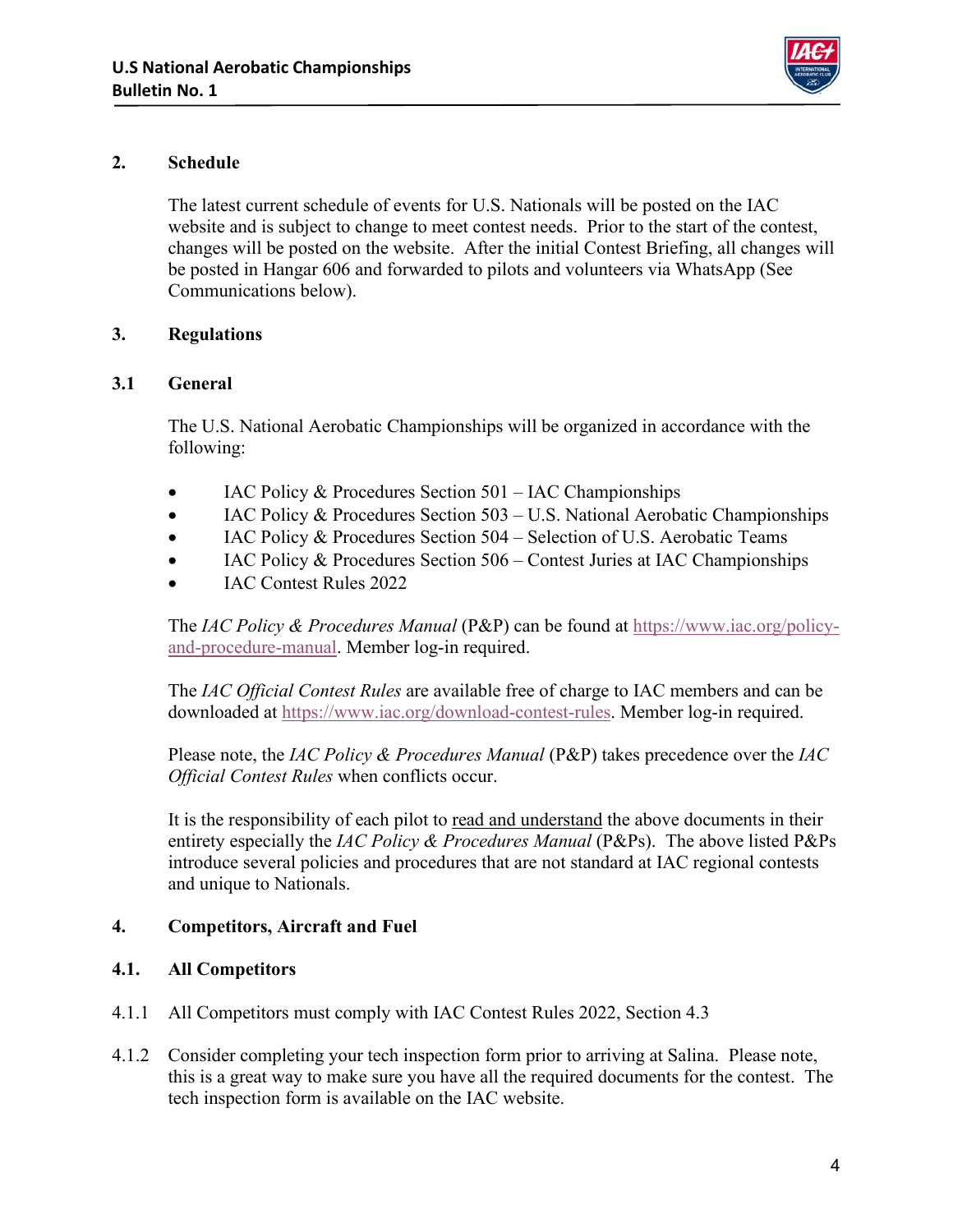- 4.1.3 It is mandatory that all Competitors bring **10 Forms A** and **20 each of your B and C Forms** of your Free Program to submit during registration.
- 4.1.4 In addition to the mandatory requirements of section 4.1.3, the contest staff is requesting pilots to also submit Frees in Adobe PDF format, as are generated by OpenAero. Although this is not a requirement, it will allow for a significant workload reduction in Registration and allow the contest to move along faster. Files are to be sent as individual A, B, and C PDF files using the naming convention as follows:

LastName\_FirstName\_IACNumber\_Category\_Freestyle\_FormA.pdf LastName\_FirstName\_IACNumber\_Category\_Freestyle\_FormB.pdf LastName\_FirstName\_IACNumber\_Category\_Freestyle\_FormC.pdf

Examples:

Pilot Joe 12345 Intermediate Freestyle A.pdf Pilot Joe 12345 Intermediate Freestyle B.pdf Pilot Joe 12345 Intermediate Freestyle C.pdf

Files are to be emailed to Bob "Bwana" Buckley at the following:

Bwana@comcast.net

Note this is in addition to the hard copies required as mentioned before. Bob Buckley will be preparing our scoring system in advance, and this saves time on site if he can get as many Free Programs loaded as possible before the start of Nationals.

4.1.5 Advanced and Unlimited competitors in the Power category should come prepared to submit Free Unknown figures in accordance with the rules provided in IAC Policy & Procedures, Section 503. Submission of Free Unknowns sequences to the Contest Jury requires submission with Open Aero computer files. Pilots are encouraged to become proficient in OpenAero or to partner with someone who is. See *Appendix A* to this Bulletin for additional details.

#### **4.2 All 4-Minute Free Competitors**

- 4.2.1 A USB thumb drive containing your music in mp3 format. Drive should be empty except for your music file which will be named YOURNAME.mps
- 4.2.2 A short bio which will be read to spectators (e.g.: hometown, day job, years in aerobatics, air show work, awards, past USA team participation, what sets you apart!). Please provide this in printed form at Registration. Narrator comments will also be live-streamed so this bio info is very important to inform those who will be watching from afar.
- 4.2.3 Smoke oil is available at the contest at no cost to the 4-Minute Free competitors.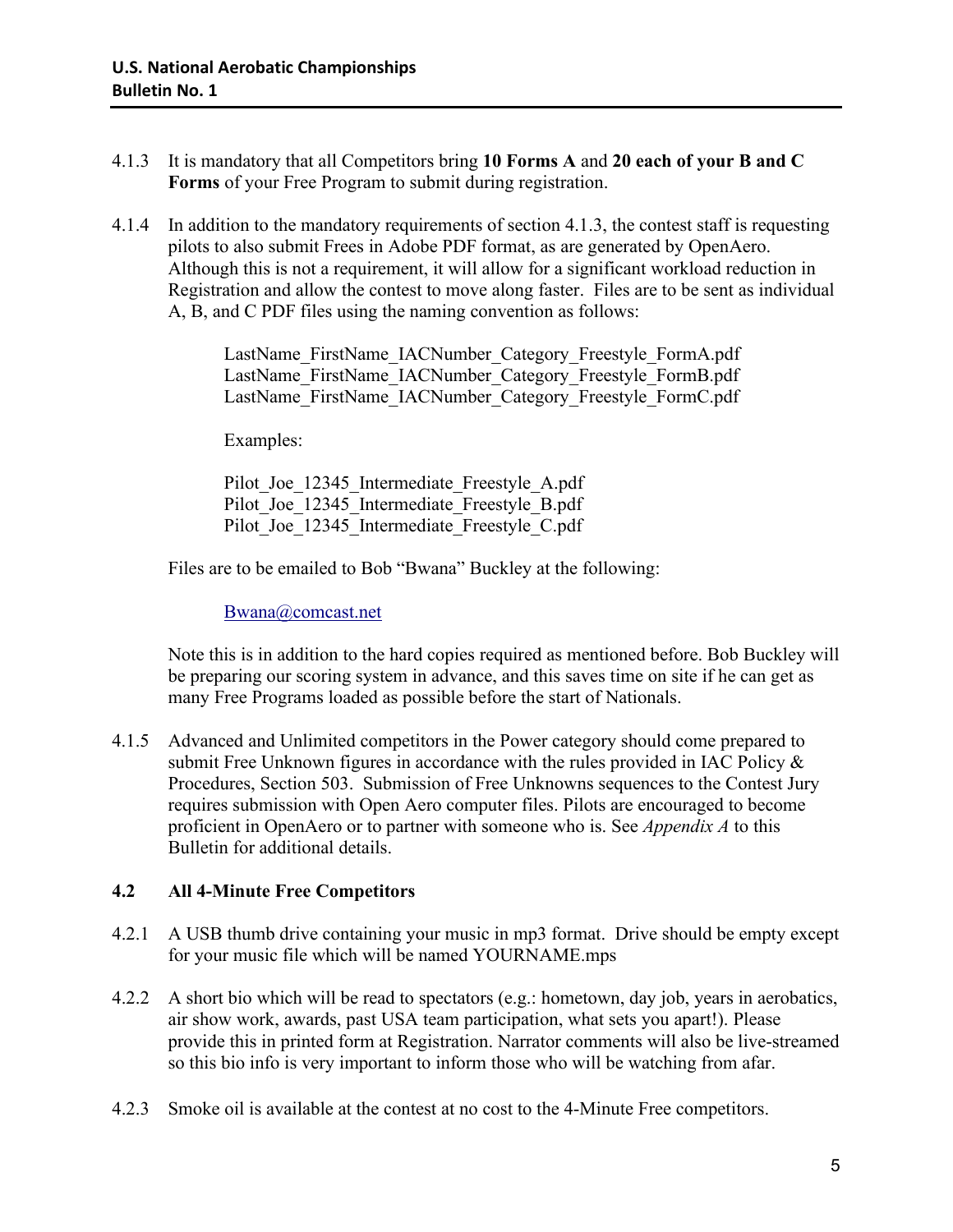

#### **4.3 Advanced Competitors in 4-Minute Free**

A current 250 foot or lower Statement of Aerobatic Competency (SAC) card must be presented by Advanced category pilots who wish to fly the 4-Minute Free on the last day of Nationals.

#### **4.4 Aircraft**

Participating aircraft must comply with Section 5.3 of the IAC Contest Rules 2022.

#### **4.5 Fuel**

4.5.1. Fuel is not included with the entry fee. The IAC has negotiated a \$0.25/gallon discount with AvFlight during the contest and departure day on Saturday, 8 October 2022. See their web site as follows:

https://www.avflight.com/Network/KSLN.

4.5.2. Competitors wishing to purchase fuel with AvFlight must fill out a Registration Form. The registration form is available upon arrival or may be downloaded from the IAC website and completed before arrival.

#### **5. Arrival & Ramp Operations**

#### **5.1 Arrival**

- **5.1.1** Competitors arriving by plane: if you are arriving prior to Thursday morning, contact AvFlight (Julie at 785-825-6739) for assistance with parking and hangar space. Hangar 606 will be available to competition pilots Thursday morning. Upon landing, request to taxi to Hangar 606. The "Dead Prop" area begins at the north/south painted road on the east side of the ramp as defined by the yellow line on the drawing below. Pilots are to ensure their propellers and their aircraft are stopped prior to being pushed across this line. Sportsman and Unlimited pilots are to stage in the north end of Hangar 606, Primary, Intermediate, and Advanced pilots are to stage in the South end of Hangar 606.
- **5.1.2** Arriving by car: exit interstate I-135 on West Shilling Road, exit 89. Go west for 1.25 miles. Turn right on Arnold Avenue. Drive North on Arnold Avenue for 0.4 miles. Arnold Avenue will turn to the right at that point. Turn left at the middle of that right turn and continue north for 0.2 miles to the parking lot on the east side of Hangar 606. Park your car and find a contest official.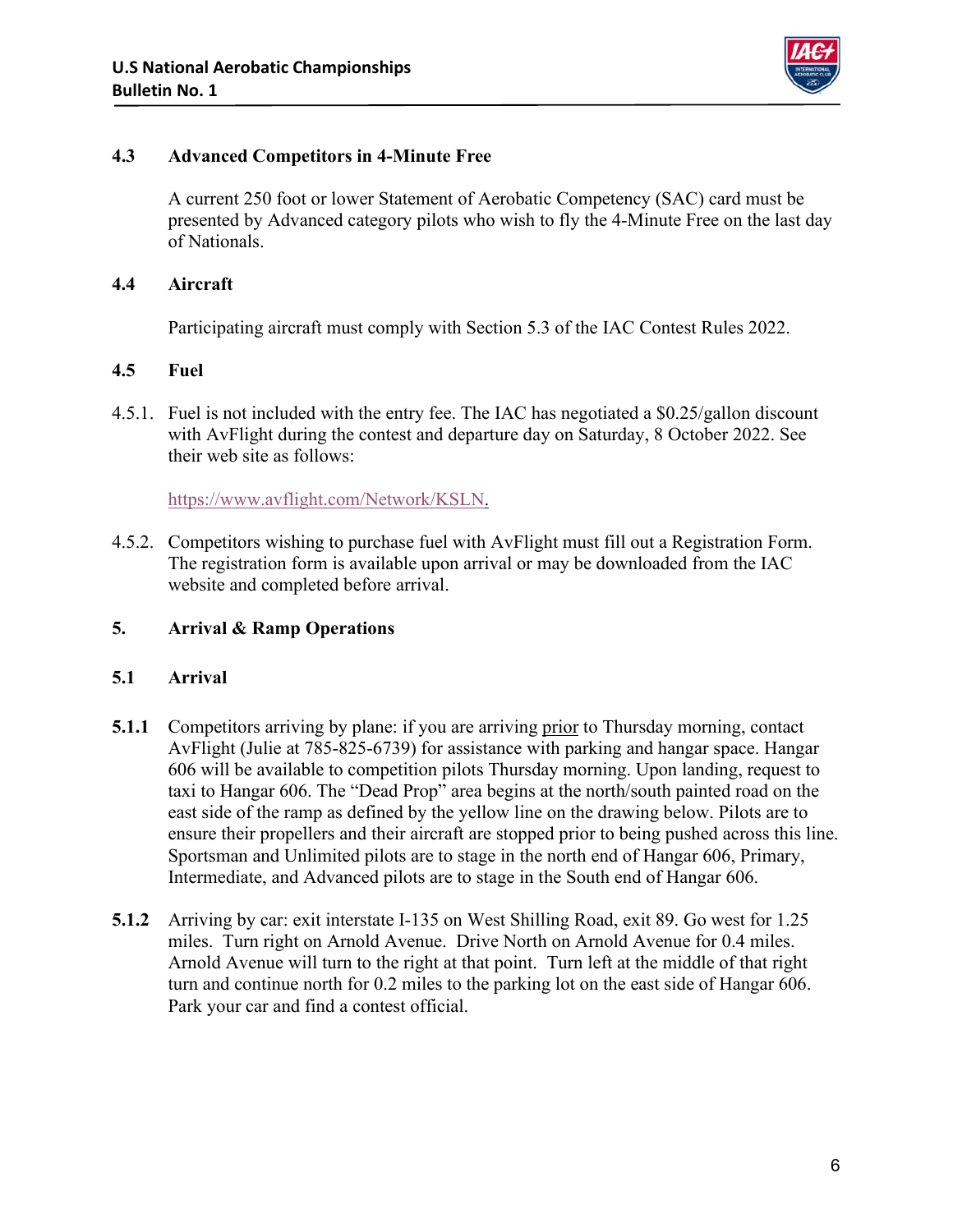#### **5.2 Ramp**



#### **5.3 Practice Box**

Prior to any pilot entering the practice box they MUST:

- 1) Complete a Technical Inspection and have a signed Tech Inspection Form
- 2) Read and sign the Liability Waiver (available at Tech Inspection)
- 3) Read and sign the Aerobatic Practice Area Waiver
- 4) Receive a Practice Box Briefing from the Box Monitor and sign the briefing form

NOTE: The Aerobatic Competition Box Waiver will be signed by the pilots at Registration.

#### **6.0 Communications**

#### **6.1 Social Media**

In the weeks prior to Nationals, news items will be published on various media sites including www.iac.org, Facebook, *Sport Aerobatics*, and IAC's *In the Loop* e-newsletter. Like us on Facebook. See aerobatic videos on YouTube.

Facebook: @EAAIAC Twitter: @iachq Facebook: https://www.facebook.com/USNationalAerobaticChampionships

#### **6.2 Pilot Information and Schedules**

6.2.1 Prior to Nationals, additional pilot information and schedule updates will be posted on the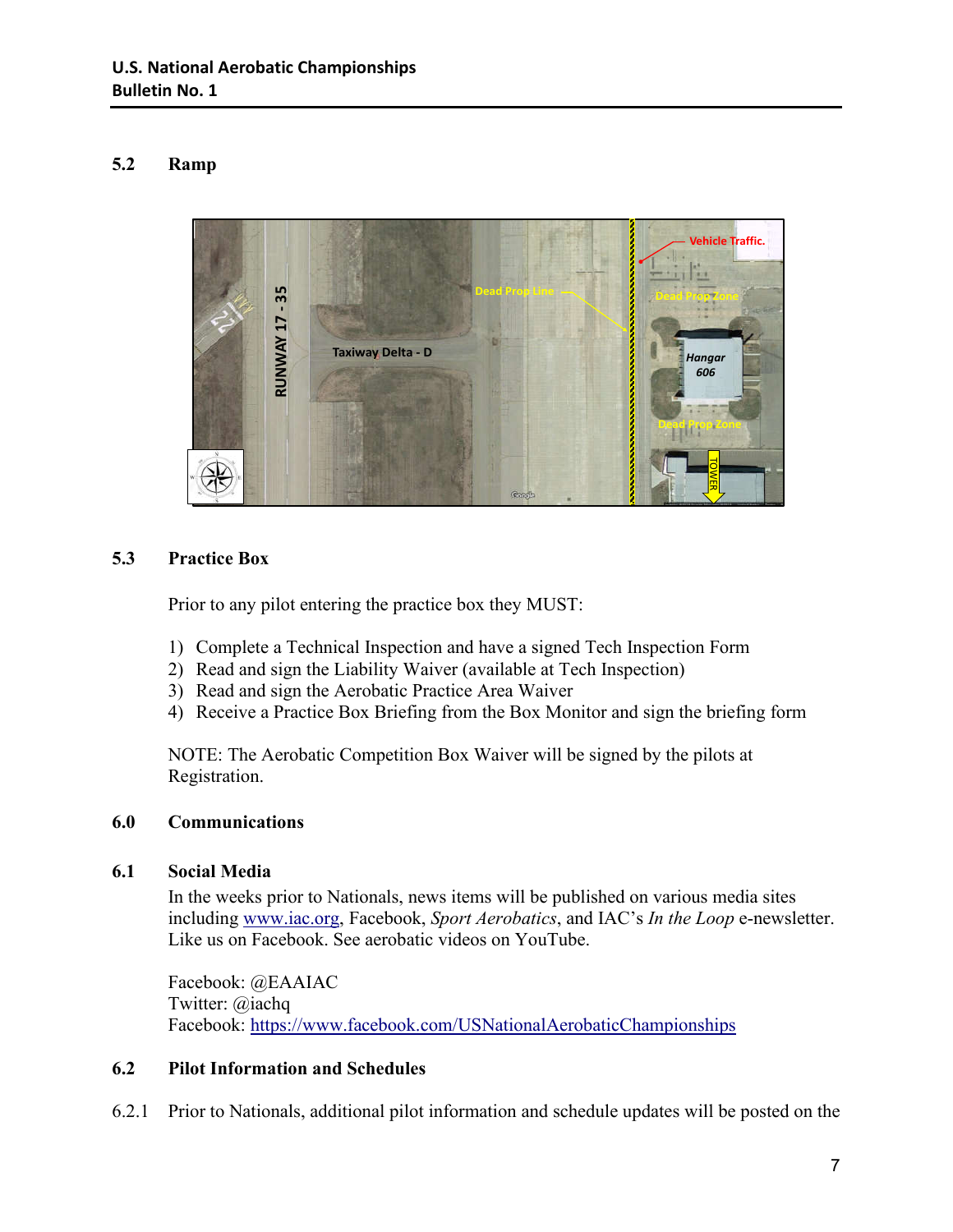

IAC website.

6.2.2 While Nationals is in progress, the Communications Director will post schedule updates using **WhatsApp**. This will be the primary method of communication with participants as well as updates in Hangar 606. We recommend you install WhatsApp on your phone so we can begin to get that rhythm going prior to your arrival. WhatsApp is free. Two links are provided below to assist you. The first if for android phones and the second is for iPhones.

https://www.androidcentral.com/how-set-and-start-using-whatsapp-android https://www.imore.com/how-use-whatsapp-ultimate-guide

For assistance, please email Monique Hartmann, mrsoilcan@gmail.com

#### **6.3 Internet**

Hangar 606 is equipped with WiFi. We will provide the WiFi network ID and required password to competitors and officials upon arrival.

#### **7. Scoring at Nationals**

Scores at the U.S. National Aerobatic Championships will be computed using JaSPer scoring software, the same system used at all regional IAC contests.

#### **8. Miscellaneous**

- 8.1 Contest organizers would also appreciate it you would bring a spare handheld radio for use during the contest. NO RADIOS = NO CONTEST! Please put your name on the back of the radio and the charger.
- 8.2 Pilots are encouraged to bring your own wheel chocks. 'Normal' ramp chocks are often too big to fit under wheel pants.
- 8.3 Alcohol is not allowed on any Salina Airport Authority property including the Hangar 606 parking lot.

#### **9. Entry and Hangar Fees**

Entry and hangar fees for the 2022 U.S. Nationals are as follows:

- $\bullet$  Collegiate \$250
- $\bullet$  Primary \$300
- Military (active duty and reserves) \$300
- Sportsman thru Unlimited \$500
- Unlimited 4-Minute \$100
- Hangar Rent \$125 per week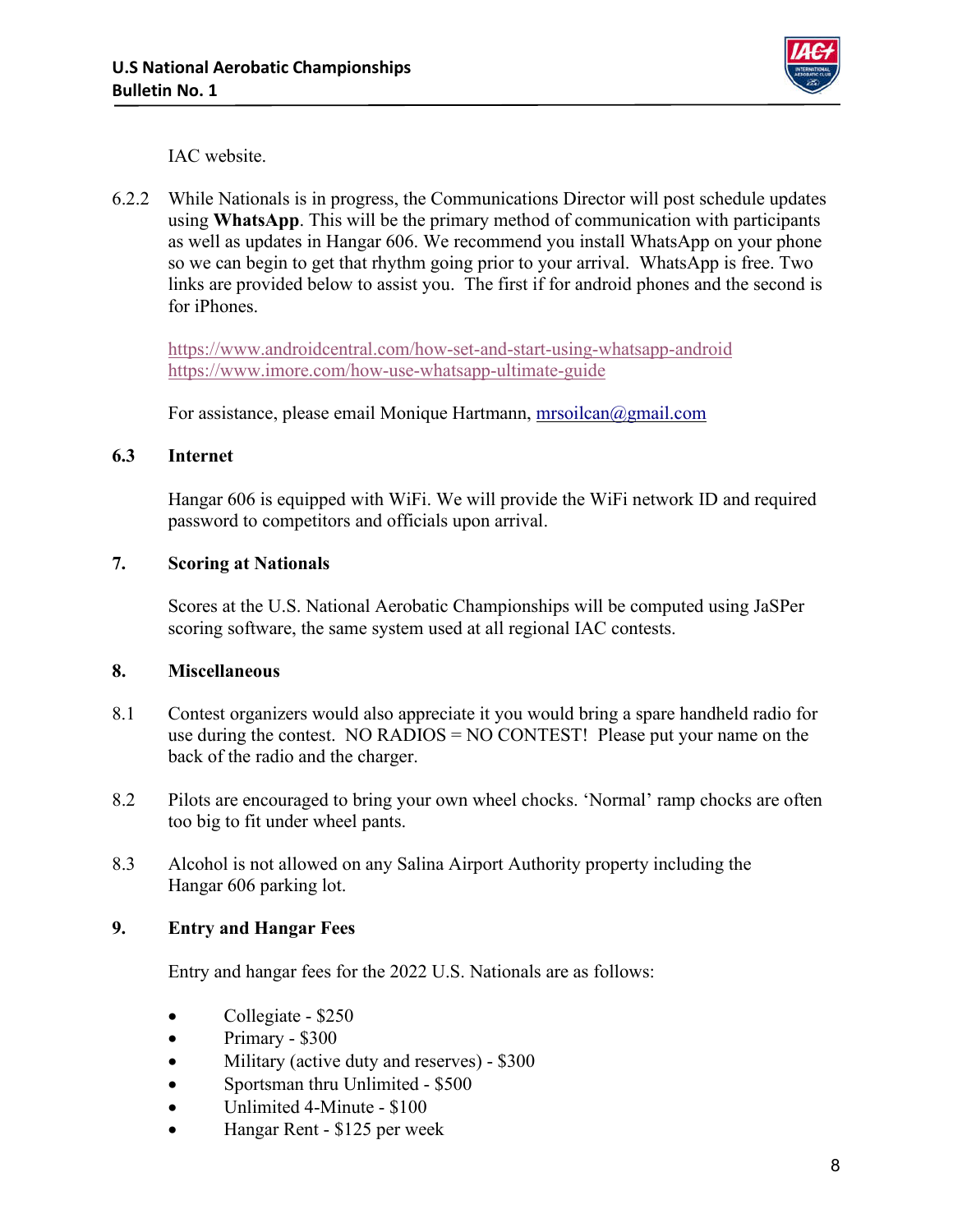### **Appendix A**

### **Free Unknown Process – Advanced and Unlimited**

This Appendix to the Bulletin is a checklist and reminder of some of the issues regarding the selection of Free Unknown figures at the U.S. Nationals and preparation of Free Unknown sequences by competitors.

As a reminder, Advanced will fly two (2) Free Unknowns this year and Unlimited will fly only one (1). Two Free Unknowns are always scheduled in team selection categories. Pilots who declare as "team aspirants" will fly Free Unknown 2.

Please refer to the Nationals schedule on the IAC website and P&P Section 503. There is no need to repeat that text here. Pilots must come fully prepared to the briefing with figures to submit and to observe the limits that are described in 503.

Here are some tips:

- Be sure to have at least one alternate figure as repetitions are not allowed and it is also probable that the number of snap rolls may be met early in the selection process, and you may not be able to submit a figure with a snap if you are further down on the list.
- P&P requires that the Free Unknown sequence you prepare be submitted in OpenAero (.seq) format. We cannot accept PDF's or sequence strings. Only .seq files, please.
- Also note that when using OpenAero, you must use the **Free Unknown Designer** (FUD) feature (found in the menu at the top). Free Unknown Designer identifies the connector figures that you insert to make the sequence work (up to four) and you import the 10 figures we will provide you in a .seq file.
- Pilots will be called to the front to submit their figure on a poster board in your rank order in the Known results. For Advanced, the order of selection for Free Unknown 2 will be based on the provisional rank order of combined results at that point in the contest, to include team aspirants.
- Pilots must attend the briefing to submit a figure. There are no proxies.
- $\bullet$  In Unlimited this year, it is possible we will have less than 10 pilots. If that is the case, then the Contest Jury will pick the additional figures needed to bring us to 10 figures for the Free Unknown.
- After 10 figures have been selected and checked, a list of official figures will be prepared and distributed to all pilots. These will be physically posted and available and also emailed to all pilots. Having your own email capability and access at the contest would be helpful. Notifications through WhatsApp will be done as well.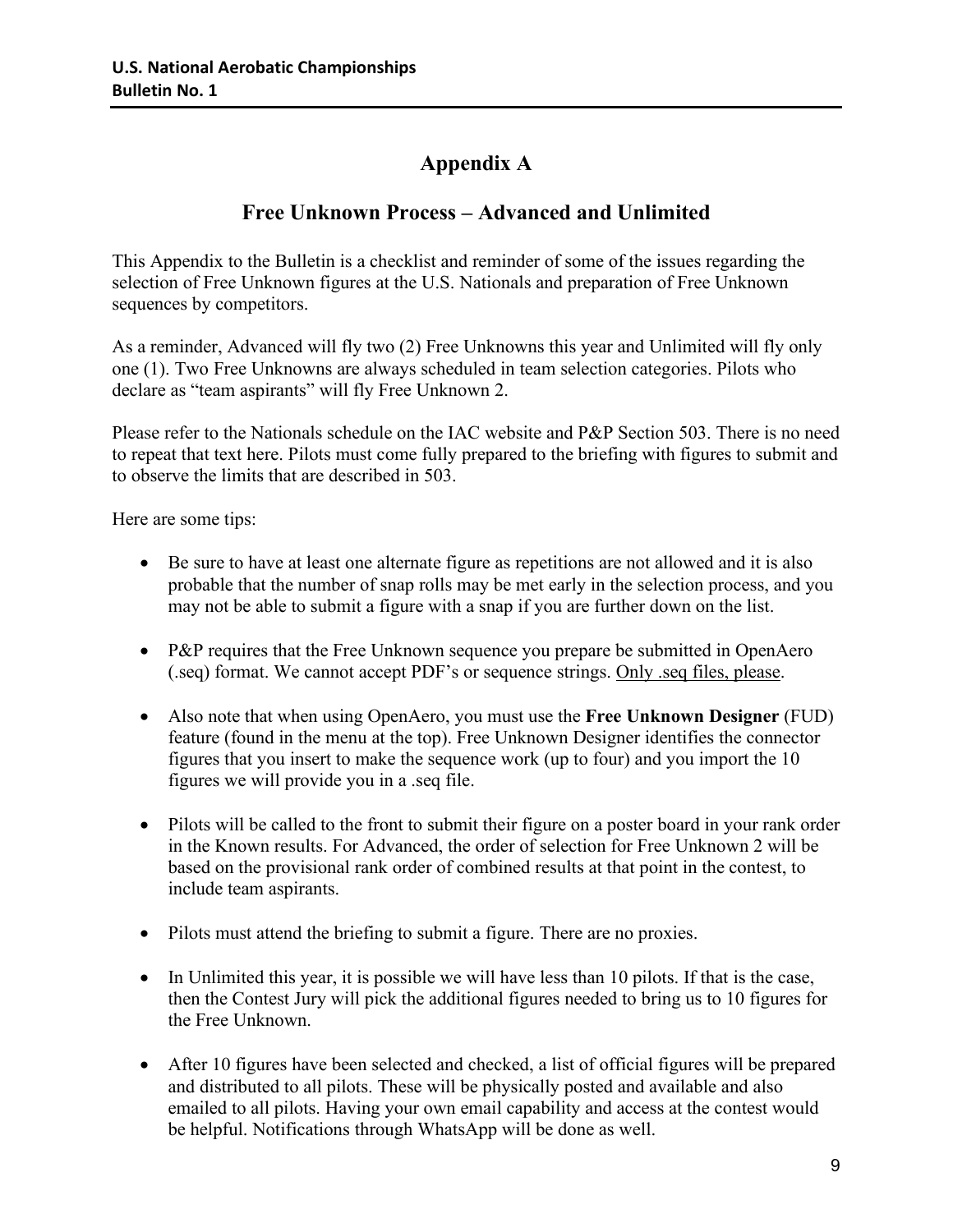

- In addition to the official list of figures (provided in PDF), we will also provide you a .seq file with the 10 figures. You upload this into OpenAero's Free Unknown Designer, and you are good to begin designing your sequence. It is a real time saver.
- Free Unknown sequences must be sent to the Contest Jury no later than the posted deadline. Sequences will not be accepted after that time. Be sure to keep this address handy as it is the email address the sequences must be sent to in .**seq** format:

### iacfreeunknown@gmail.com

 After they have been checked and put into final form, all Free Unknowns will be posted physically and on the IAC website on the "Nationals" page. See the tab for "Sequences".

You must be sure to contact the Registrar with your sequence selection. They will be lettered, i.e. "A", "B", and so on. If you fail to select one by the deadline, the Contest Jury will select one for you, so the Registrar's assembly of the paperwork and clipboards is not delayed.

To summarize:

- Come prepared with figures. You also must have catalogue numbers when you submit your figure. Preparation minimizes delay and a lengthier briefing.
- You must submit a sequence using OpenAero. The file must be in **.seq** format. No sequence strings by email or PDF's. Sequences must be prepared using **Free Unknown Designer** (FUD) in OpenAero.
- Observe the deadlines for submission of your sequence and informing the Registrar of your choice.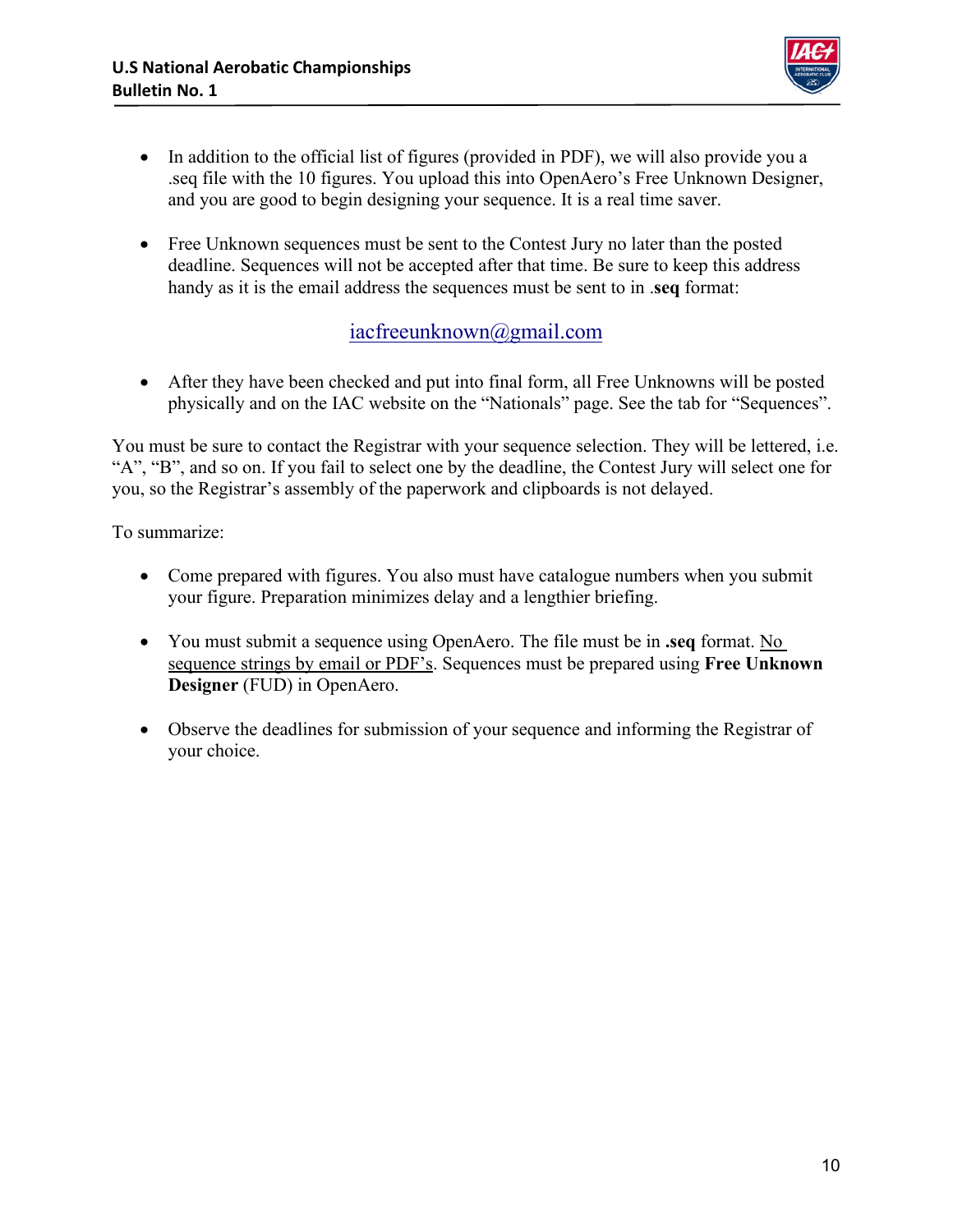### **Appendix B**

### **Notes on OpenAero**

**OpenAero** is free aerobatic sequence design software authored by Ringo Massa that runs inside your web browser. It works in almost any desk, laptop, phone, or tablet computer operating system that supports internet browsing.

OpenAero software is made available under the terms of the GNU General Public License as published by the Free Software Foundation. It is loosely based on OLAN sequence coding originally published by Michael Golan.

To use this software - simply click on this link or navigate your internet browser to https://openaero.net/ and the latest version will appear.

If you are new to OpenAero or are having issues getting something to work as expected, then click the Help > Manual menu item to open the comprehensive technical help system.

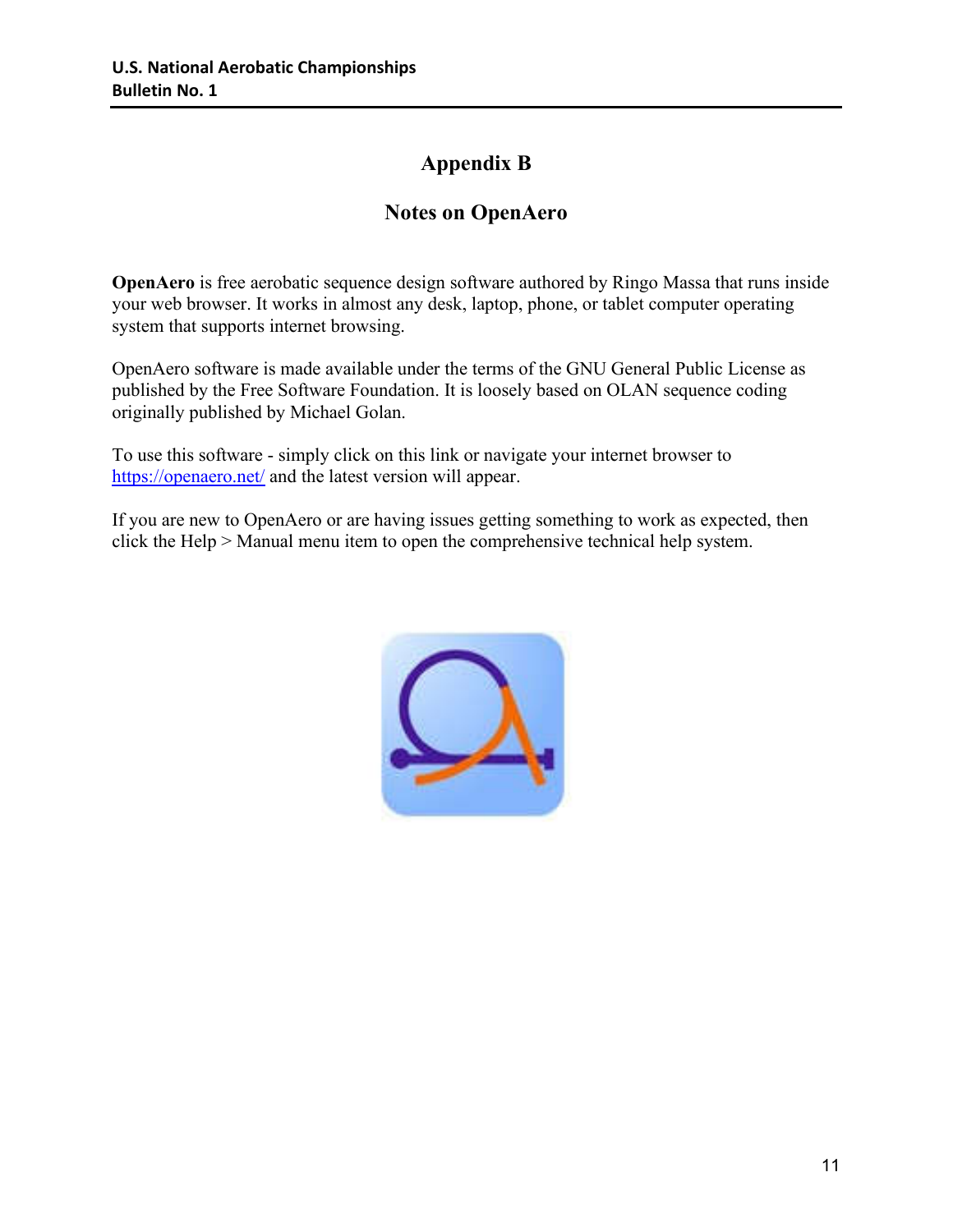

# **Appendix C**

# **Posters and Shirts – Designs by Susan Bell**

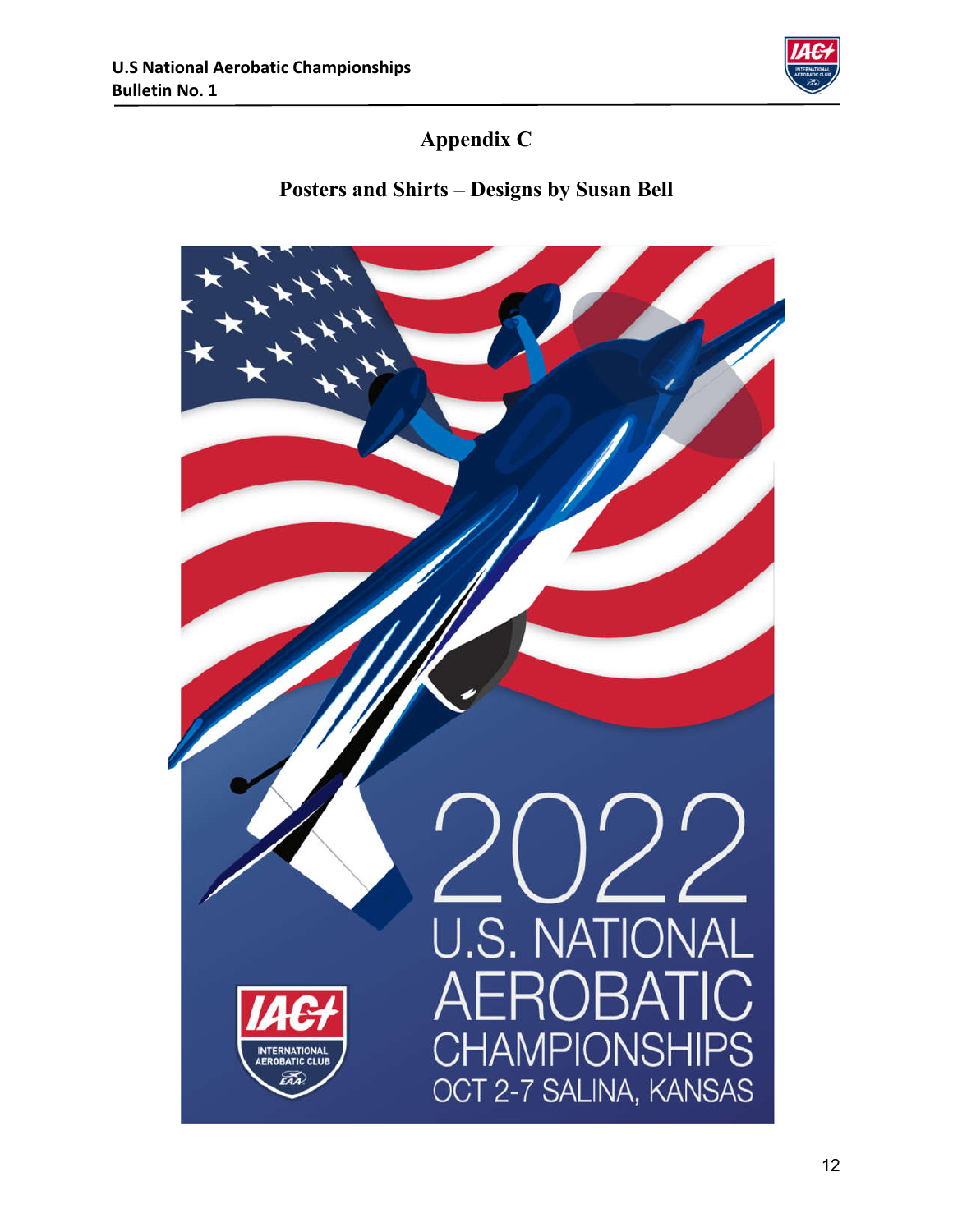

**2022 Nationals T-Shirt (Reverse)**